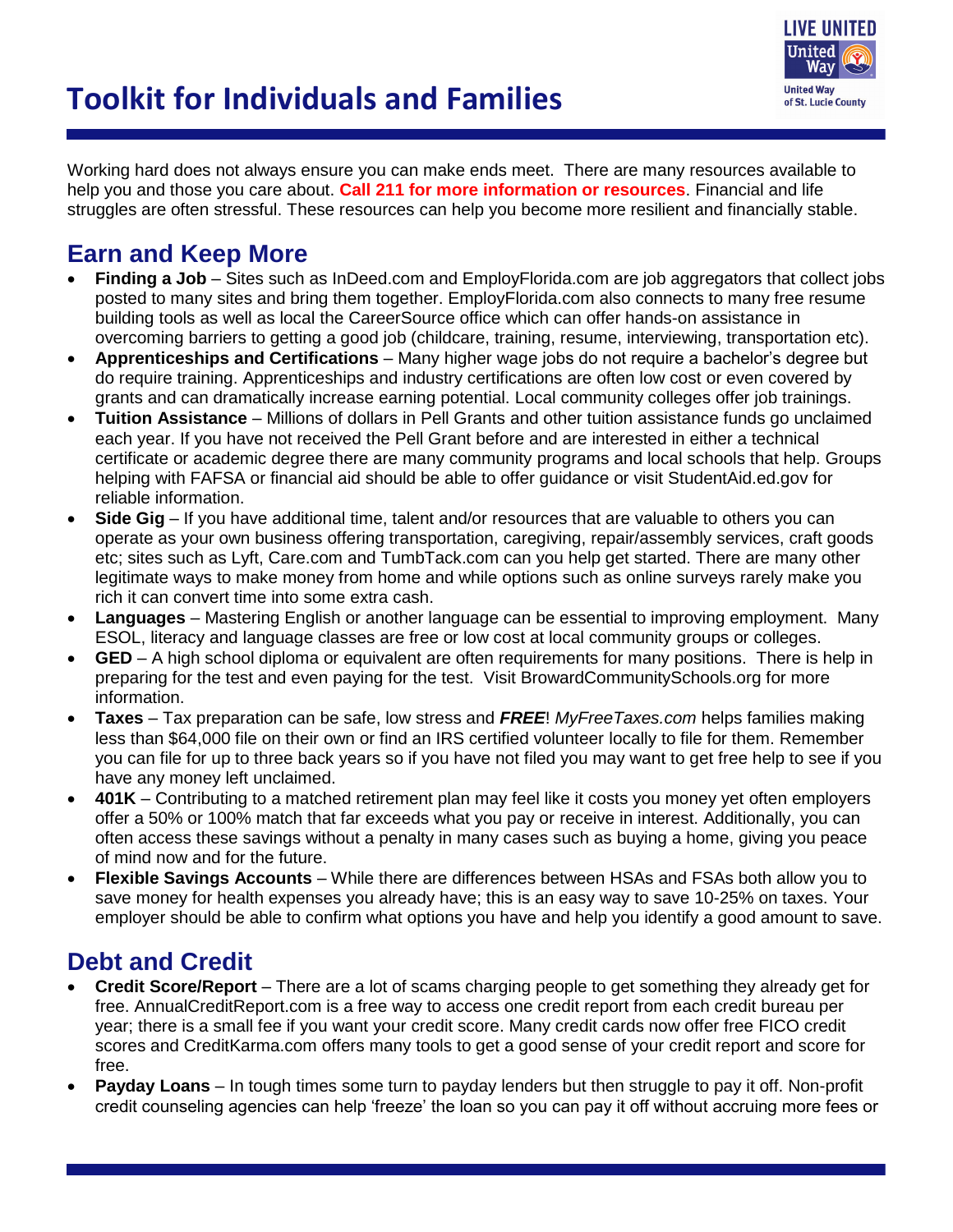receiving harassing phone calls. One example of a non-profit providing all of Florida with this service is DMCC (http://www.dmcccorp.org/)

- **Emergency and Credit Building Loans** When unexpected costs are more than your savings there are alternatives to payday loans. Local Credit Unions and CapitalGoodFund.org offer safe options that minimize your costs, build your credit and also offer financial coaching and education.
- **Credit Card Debt** There are many ways to manage and escape this debt, but they all have consequences. A reputable non-profit credit or financial agency can help you evaluate debt management plans, payment strategies and other explore options.
- **Medical Debt** While having and using health insurance is a proactive way to avoid significant health debt once you have it there are still ways to ensure it does not ruin your life. It does not impact your credit like other debt and there are more options to resolve it. A certified credit counselor will not charge you to help you evaluate your options.
- **Bank Accounts** Not having an account or having one that does not fit your needs can cost up to \$40,000 over a lifetime. Credit unions and banks have a variety of accounts to help you avoid unnecessary fees even if you have had banking issues in the past.
- **Building Credit** Your credit score impacts more than your loan interest rates. Things like your car insurance, where you can rent and if you need to pay deposits are impacted. There are simple free or cheap ways to build your credit to healthy levels in a relatively short period of time. Nonprofit credit counseling agencies can help develop a plan for you to build your credit.
- **Lending Circles** Many cultures have ways of pooling resources to offer informal credit. Groups such as LendingCircles.org and others are formalizing that so if you can plan ahead you can access cheap or free lending while building your credit.

# **Housing and Transportation**

- **Foreclosure** Homeowners who have lost some family income or had an emergency can still qualify for millions of dollars in help to either lower the interest rate, payment or total amount owed.
- **Home Ownership** Lower interest rates, down payment assistance, favorable terms and even subsidies for first time homebuyers are available along with education and help to make the process smoother.
- **Renter Protection** Renters do not often know what rights they have. Legal Aid groups can help prevent evictions and ensure your landlord is keeping your home safe to live in.
- **Carpooling** While you can organize your own carpool, groups around the state offer many services to make it easier including subsidized vanpooling, emergency rides home, carpool matching services and "schoolpool" for parents with kids. One carpool matching service can be found at http://commuterservicesfl.com/
- **Bus Passes** Are often available at a discount through employers or provided free on a temporary basis from county or municipal support services, or from local nonprofit agencies. Many communities offer discounted bus passes for veterans, seniors or those with disabilities.
- **Car Insurance** Many people can save more than \$600 per year with three relatively simple tips. Get at least three quotes every three years to make sure you are still getting the best deal. Actively work to improve your credit score; higher scores reduce your insurance and car loan rates. Use your tax refund or other savings to pay for six months of insurance at once; this saves at least \$150 each time. There are many additional tips that may work for you to save hundreds more.
- **Medical Transportation** Many communities have free transportation for the disabled, elderly or the medically needy. Sometimes the scheduling and patient needs do not always fit with these good options, now options such as Ride2MD.com, Lyft and Uber offer help for patients and their families alike.
- **Homestead Exemption** If you are a homeowner in Florida, you are entitled to a homestead tax exemption of at least \$50,000 for your primary residence. In addition, your local city or county may offer additional exemptions if you are a senior, veteran or permanently disabled. Qualifications and key dates are set locally so contact your property appraiser's office to check if you could be saving more.
- **Utility Savings** Saving electricity or water is possible for renters and owners. Low flow toilets and shower heads are often free or subsidized in many communities. Many power companies offer free assessments as well as discounts and budget smoothing options. Many groups including community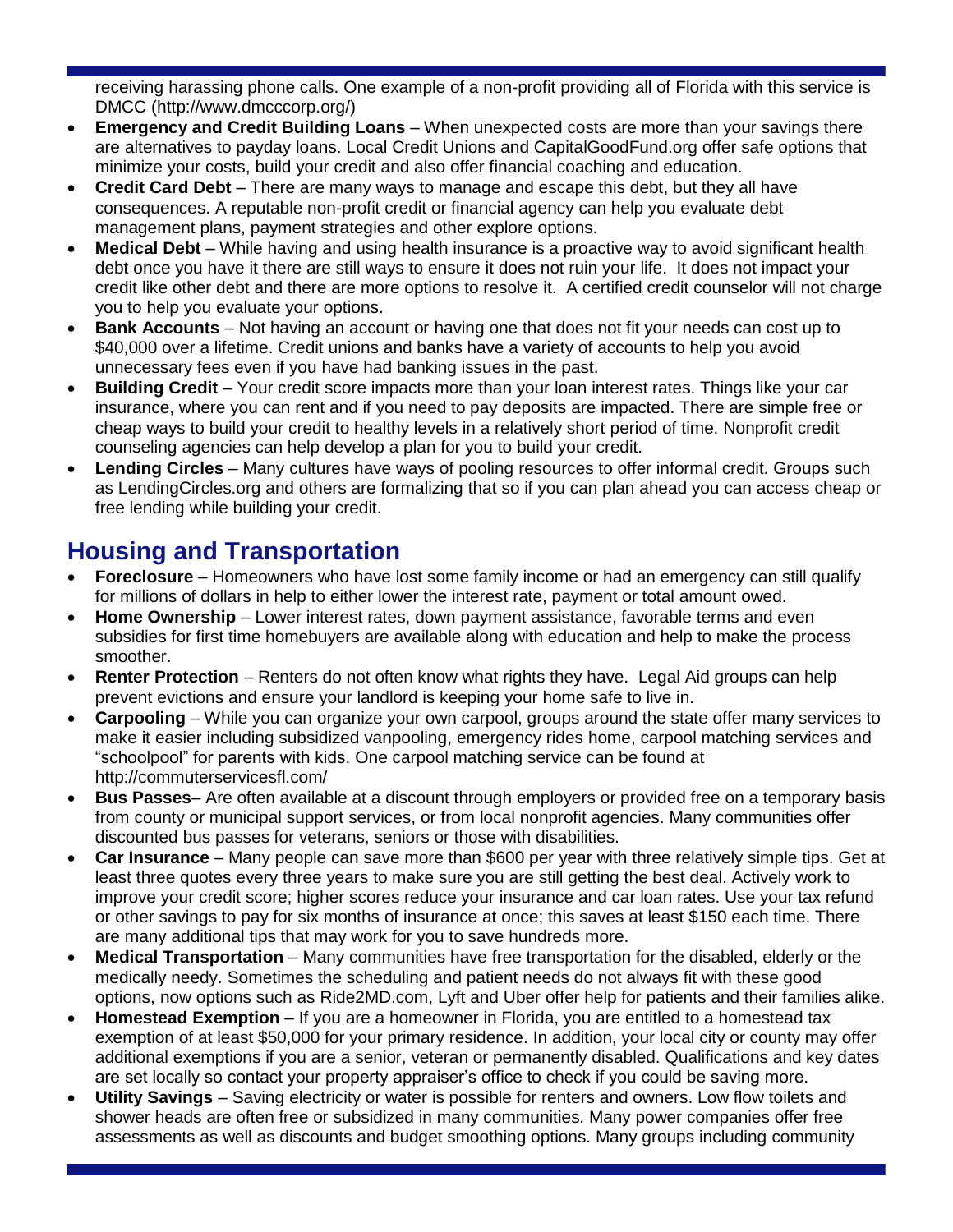action agencies offer low-income weatherization assistance to help make energy conservation improvements. Services are available at no charge to households that have incomes less than 125 percent of the federal poverty guideline. Weatherization assistance programs are available to both homeowners and renters. In most cases, there is a waiting list to receive services, but the elderly and applicants with disabilities are usually given priority.

# **Budgeting and Legal Assistance**

- **Financial Education** Finances can be complicated but there are many free in-person and online resources to help you learn the basics, answer specific questions or prepare for big things like buying a home or saving for retirement. Most banks and many non-profits offer free or online options.
- **Financial Coaching** When information is not enough a financial coach can help you develop a plan to achieve your goals and to navigate the barriers you face. Many local non-profits offer this service and phone based support is available by groups like DMCCCorp.org, Credit.org, CapitalGoodFund.org, and ConsumerCredit.com.
- **Legal Assistance** Legal issues are often unexpected and expensive. Free legal aid is available through a variety of organizations (FloridaLawHelp.org) but also legal doc preparers (FALDP.org) can help you address things like divorce, immigration, small claims, evictions etc. more affordably.
- **Expungement** Many people end up with criminal records for a variety of reasons and this can make getting a good job or home incredibly difficult. The Florida Department of Law Enforcement can help seal or expunge a variety of records and free help could be available through your CoastToCoastLegalAid.org.

## **Health and Wellness**

- **Prescription Drugs** Filling prescriptions can be expensive even with insurance. Prescription discount cards like *FamilyWize* can help reduce out of pocket expenses. Check their online tool to determine the cost and discount options before you go to the pharmacy.
- **Behavioral Health** Dealing with addiction, depression and unwanted behaviors is challenging for the person struggling as well as for the family, friends and coworkers. Many employers have free services available, health insurance provides a variety of supports and there are many community options to help both in a crisis as well as to help prevent a future crisis. Visit FindTreatment.Samhsa.Gov to locate services near you.
- **Healthcare Literacy** Local nonprofit agencies provide information on best practices for preventative care, and understanding/ managing healthcare costs, i.e. out of pockets, deductibles and copays.
- **KidCare**–All Florida children who are legal residents are eligible for health insurance coverage through KidCare, regardless of parental income level. The premiums are determined on a sliding scale, but even the highest premiums can be less expensive than those offered by employer-provided family plans.

### **Child related services**

- **Care and Education** Most communities have groups that coordinate and fund afterschool tutoring, summer camps, literacy programs etc. and while the demand is often high, acting early and continuing to seek new opportunities is often critical in securing the opportunity. Visit ELCBroward.org for more information.
- **Food and Nutrition** Kids Cafes, Backpack Feeding Programs and Summer Meals and Snacks are just a few ways that families can ensure that their kids stay fed and healthy during tough financial times.

#### **Emergency Services**

- **Food Pantries** Many families that do not qualify for regular food benefits but still struggle at times are welcome to use a variety of community foodbanks designed to help anyone to keep their family fed.
- **Financial Assistance** Many working families do not know that they may qualify for help with food, utility bills etc. Some benefits like SNAP can provide monthly help with food and others like LIHEAP can help up to twice a year with utility bills. These and others can help overcome an emergency or lean time.